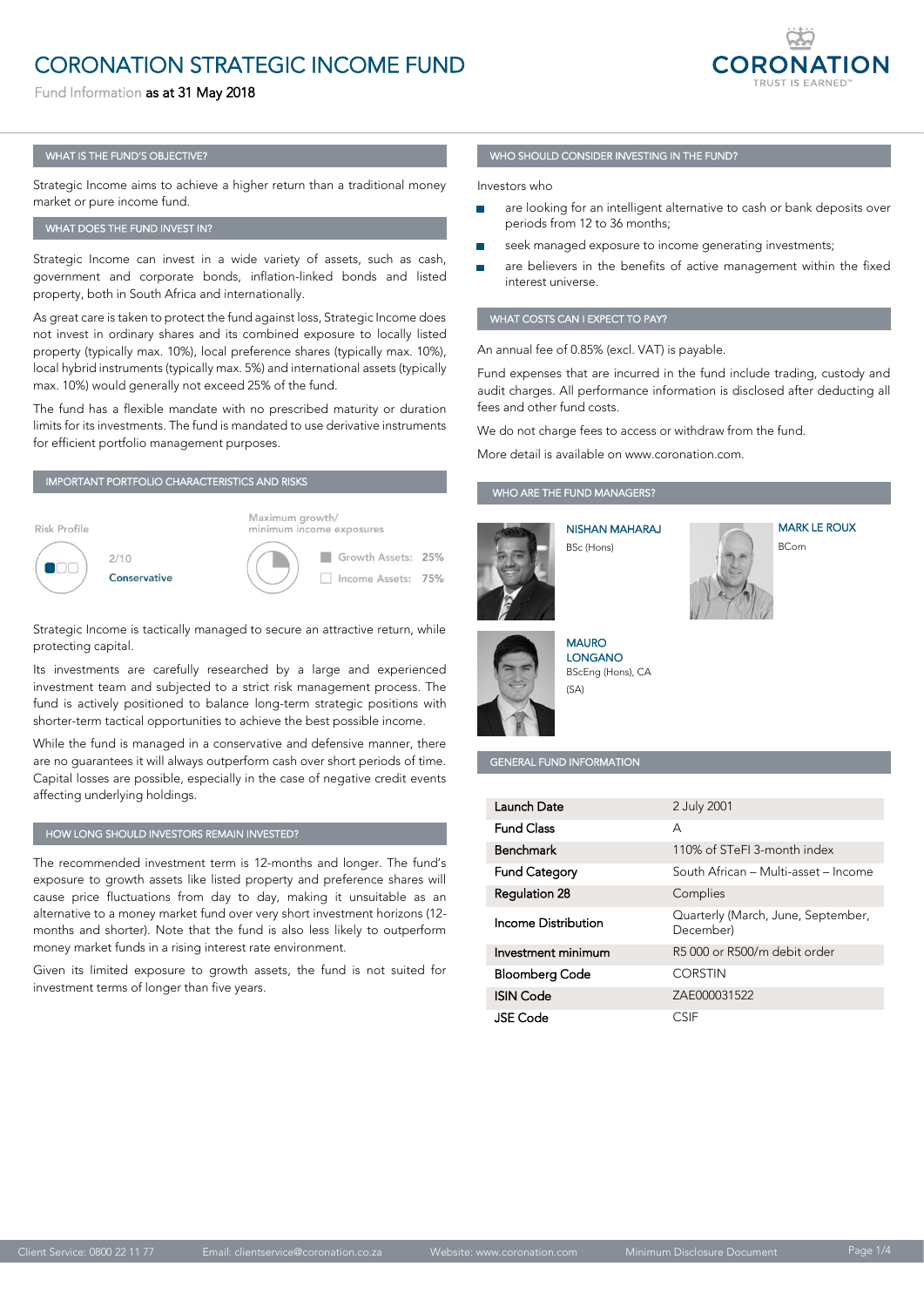# CORONATION STRATEGIC INCOME FUND

CLASS A as at 31 May 2018

| <b>CORONATION</b>                  |  |  |  |  |  |  |  |  |  |
|------------------------------------|--|--|--|--|--|--|--|--|--|
| <b>TRUST IS EARNED<sup>™</sup></b> |  |  |  |  |  |  |  |  |  |

1 Year 3 Year<br>0 99% 1 00%

| South African - Multi Asset - Income              |
|---------------------------------------------------|
| 02 July 2001                                      |
| R30.73 billion                                    |
| 1566.21 cents                                     |
| 110% of the STeFI 3-month Index                   |
| Nishan Maharaj, Mark le Roux and Mauro<br>Longano |
|                                                   |

## PERFORMANCE AND RISK STATISTICS

## GROWTH OF A R100,000 INVESTMENT (AFTER FEES)



## PERFORMANCE AND MODIFIED DURATION (AFTER FEES) PORTFOLIO COMPOSITION

|                                          | Fund   | <b>Benchmark</b> | <b>Active Return</b> |
|------------------------------------------|--------|------------------|----------------------|
| Since Launch (unannualised)              | 432.8% | 303.7%           | 129.1%               |
| Since Launch (annualised)                | 10.4%  | 8.6%             | 1.8%                 |
| Latest 15 years (annualised)             | 9.6%   | 8.1%             | 1.5%                 |
| Latest 10 years (annualised)             | 9.5%   | 7.4%             | 2.1%                 |
| Latest 5 years (annualised)              | 7.9%   | 7.0%             | 0.9%                 |
| Latest 3 years (annualised)              | 8.5%   | 7.6%             | 0.9%                 |
| Latest 1 year                            | 8.0%   | 7.7%             | 0.3%                 |
| Year to date                             | 3.0%   | 3.1%             | $(0.1)$ %            |
|                                          | Fund   |                  |                      |
| <b>Modified Duration</b>                 | 1.5    |                  |                      |
| Modified Duration (ex Inflation Linkers) | 1.1    |                  |                      |
| Yield                                    | 9.1%   |                  |                      |

# RISK STATISTICS SINCE LAUNCH

|                             | Fund   | Benchmark           |
|-----------------------------|--------|---------------------|
| <b>Annualised Deviation</b> | 2.6%   | 0.7%                |
| Sharpe Ratio                | 0.85   | N/A                 |
| Maximum Gain                | 60.5%  | N/A                 |
| Maximum Drawdown            | (1.3)% | N/A                 |
| <b>Positive Months</b>      | 92.6%  | N/A                 |
|                             |        |                     |
|                             | Fund   | Date Range          |
| Highest annual return       | 18.7%  | Nov 2002 - Oct 2003 |
| Lowest annual return        | 2.6%   | Jun 2007 - May 2008 |

#### PORTFOLIO DETAIL

Total Investment Charge

|  | <b>EFFECTIVE ASSET ALLOCATION EXPOSURE</b> |
|--|--------------------------------------------|
|--|--------------------------------------------|

Fund management fee.

| Sector                      | 31 May 2018 |
|-----------------------------|-------------|
| Domestic Assets             | 87.8%       |
| Cash                        | 30.5%       |
| Bonds                       | 54.3%       |
| <b>Listed Property</b>      | 5.9%        |
| Preference Shares           | 1.0%        |
| ■ Other (Currency Futures)  | (3.9)%      |
| <b>International Assets</b> | 12.3%       |
| $\blacksquare$ Cash         | 0.4%        |
| ■ Bonds                     | 10.2%       |
| Property                    | 1.7%        |

Total Expense Ratio 1.00% 1.00% 1.00% 1.00% 1.00% 1.00% 1.00% 1.00% 1.00% 1.00% 1.00% 1.00% 1.00% 1.00% 1.00% 1<br>Conservation 1.00% 1.00% 1.00% 1.00% 1.00% 1.00% 1.00% 1.00% 1.00% 1.00% 1.00% 1.00% 1.00% 1.00% 1.00% 1.00% 1

Fund expenses 0.03% 0.03% VAT 0.12% 0.12% Transaction costs (inc. VAT)  $\begin{array}{r} 0.01\% \ 0.01\% \end{array}$  0.01% 0.01%



| <b>INCOME DISTRIBUTIONS</b> |             |        |                 |          |  |  |  |  |  |
|-----------------------------|-------------|--------|-----------------|----------|--|--|--|--|--|
| Declaration                 | Payment     | Amount | <b>Dividend</b> | Interest |  |  |  |  |  |
| 29 Mar 2018                 | 03 Apr 2018 | 27.50  | 1.30            | 26.21    |  |  |  |  |  |
| 29 Dec 2017                 | 02 Jan 2018 | 27.54  | 0.72            | 26.82    |  |  |  |  |  |
| 29 Sep 2017                 | 02 Oct 2017 | 27.43  | 0.86            | 26.57    |  |  |  |  |  |
| 30 Jun 2017                 | 03 Jul 2017 | 27.61  | 0.72            | 26.89    |  |  |  |  |  |

# MONTHLY PERFORMANCE RETURNS (AFTER FEES)

|                  | Jan  | Feb  | Mar  | Apr  | Mav  | Jun  | Jul  | Aua  | Sep  | Oct  | Nov  | Dec  | YTD  |
|------------------|------|------|------|------|------|------|------|------|------|------|------|------|------|
| <b>Fund 2018</b> | 0.4% | 0.4% | 1.1% | 1.0% | 0.1% |      |      |      |      |      |      |      | 3.0% |
| <b>Fund 2017</b> | 0.9% | 0.5% | 0.9% | 1.0% | 0.8% | 0.4% | .0%  | 0.6% | 0.8% | 0.5% | 0.2% | . 4% | 9.3% |
| <b>Fund 2016</b> | 0.7% | 0.3% | 1.5% | 1.0% | 0.9% | 0.6% | 0.9% | 1.0% | 0.5% | 0.3% | 0.2% | 0.8% | 9.3% |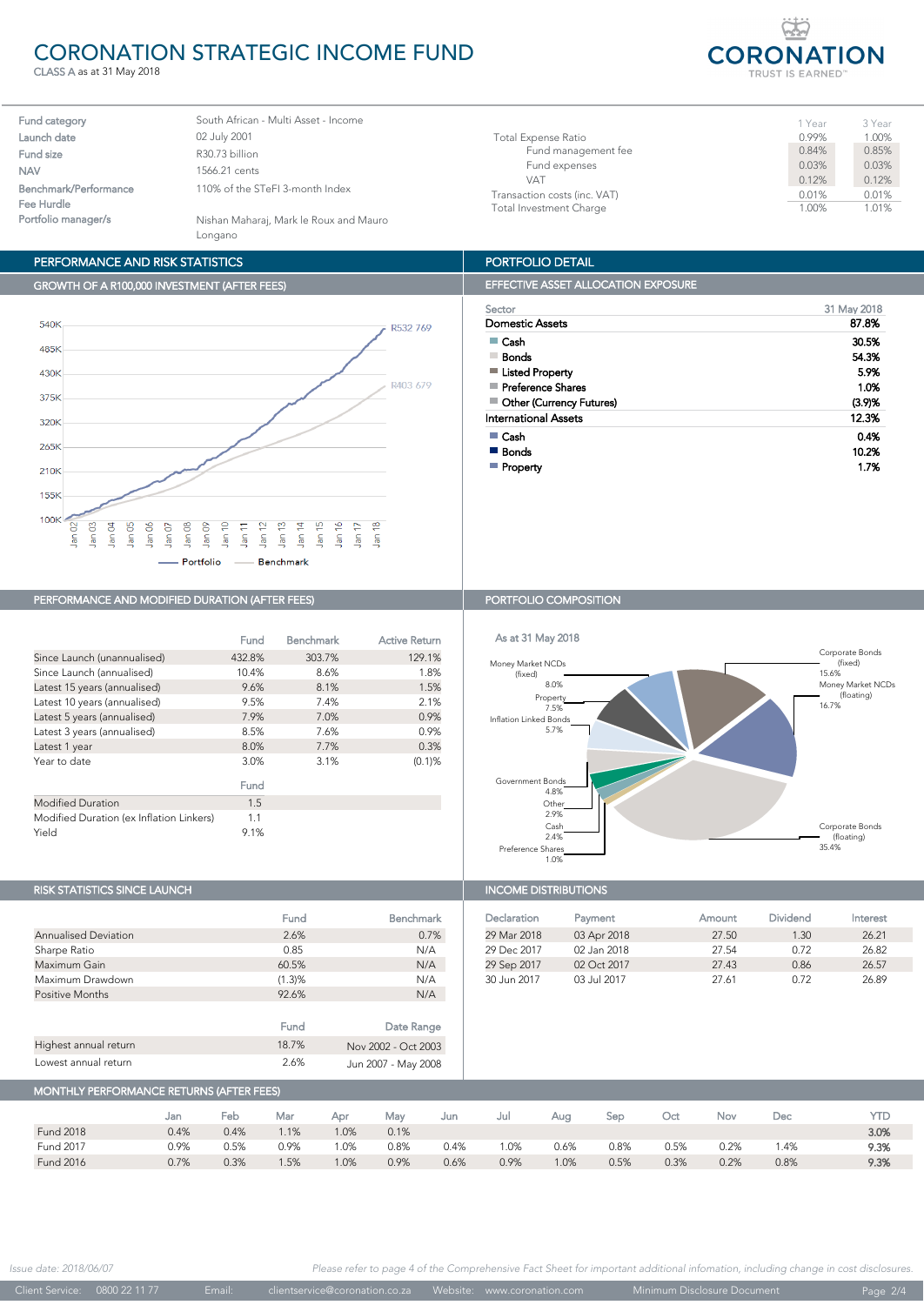Quarterly Portfolio Manager Commentary

#### *Please note that the commentary is for the retail class of the fund.*

The fund returned 0.06% in May, bringing its total return to 3.00% for the year and 8.04% for the 12-month period. This is well ahead of the returns delivered by and are not to the 12-month period. This is non-andered at the returns delivered by<br>both cash (7.02%) and its benchmark (7.75%) over the same one-vear period both cash (7.02%) and its benchmark (7.75%) over the same one-year period.

May continued late-April's bond market weakness, with emerging markets jittery as oil prices continued to rise and the USD strengthened. The aggregate index fell 1.95% during the month. The weakness was also relatively broad-based, with longer-dated bonds (12+ years) weakening -2.5%, followed by the belly of the curve (7 to 12 years), which was down 1.46%. Short-dated bonds (1 to 3 years) were flat Inflation-linkers held un rather hetter vielding 0.12%, while cash returned 0.57%, while the linkers held up to  $\frac{1}{2}$  and  $\frac{1}{2}$  cash  $\frac{1}{2}$  cash  $\frac{1}{2}$ returned 0.57%.

Despite a broad recovery in EM growth, escalating risk-off sentiment in May hurt economic data remained mixed to weaker, with disappointing credit growth in April at just 5.1% y/y (from 5.9%), despite the surge in consumer confidence in Q1-18. The May PMI slipped back from 50.9 in April to 49.8, and April's trade surplus was smaller than expected. Retail sales were also softer at 4.2% y/y from  $4.3\%$  v/v in February. Q1-18 GDP is expected to contract on a sequential basis.  $\frac{1}{2}$  y in February. Q1-18 GDP is expected to contract on a sequential basis.

Inflation accelerated in April with the inclusion of the VAT hike, higher retail fuel<br>prices and other tax-related increases. Headline and core CPI were 4.5% y/y from 3.8% y/y and 4.1% y/y respectively. Against a muted growth environment, with inflation risk assessed to be modestly to the upside, the SARB's MPC voted  $\frac{1}{2}$  in animalist to be we the reported inchanged at 6.5% in May unanimously to leave the repo rate unchanged at 6.5% in May.

At the end of May, shorter-dated negotiable certificates of deposit (NCDs) traded<br>at 8.20% (three-year) and 8.81% (five-year) respectively, higher than April's closes. NCD levels relative to cash remain at quite tight levels due to a compression in credit spreads. NCDs continue to hold appeal due to the inherent protection offered by their yields and relative to our expectations for the repo rate. However, credit spreads remain in expensive territory (less than 100 bps in the three-year area and 130 bps in the five-year area). The fund continues to hold decent exposure to these instruments (both floating and fixed), but we will remain cautious and selective when increasing exposure. NCDs have the added benefit of being liquid thus aligning the liquidity of the fund with the needs of its of being liquid, thus aligning the liquidity of the fund with the needs of its

US Treasury yields remained elevated for most of May, and the USD strengthened off sentiment that affected emerging market asset prices heavily. Data remains quite mixed, although there are tentative signs of activity picking up in some developed economies after a soft Q1-18. Geopolitical uncertainty remains elevated, although US relations with North Korea and China seem to have thawed at the margins. Nonetheless the risk of flare-ups remains high. European politics at the margins. Nonetheless the new comes the remains high. European politics.<br>deteriorated meaningfully in May, highlighting the area's political and economic determined meaning in May, highlight the area's political and economic the area's political and economic the a<br>International and economic the area's political and economic the area's political and economic the area's poli

US GDP was as weak as expected in Q1-18, at 2.2% annualised, with consumption surprisingly weak given labour market dynamics, offset by solid investment and inventory accumulation. Data published subsequently suggests consumer spending picked up in Q2-18, with strong retail sales in April up 4.6% y/y (nominal), supported by another strong April employment report, modest real (nominal), supported by another strong April employment report, modest real wage gains and the impact of tax cuts filtering through the impact of the impact of the impact of the interior of the interior of the interior of the interior of the interior of the interior of the interior of the interior

With respect to inflation, core PCE inflation was revised slightly lower to 2.3% g/g saa, from 2.5% in the first print, largely reflecting weaker service inflation. That said, the upswing in consumer prices since late 2017 remains intact. Headline CPI was 2.4% y/y in April from 2.3% in March, while core inflation was 2.1% unchanged on the month before. Taken together, the recovery in growth and the steady rise in inflation point to further (measured) tightening from the Fed when it meets in June. Current expectations are for a 25bp rate hike at that meeting, bringing the June. Current expectations are for a 25bp rate hike at that meeting, bringing the

European economic data was disappointing, and political events in Italy and (flash PMIs, INSEE and Ifo) were all softer than expected in May, although it is worth noting that they all remain in 'expansionary' territory. If unchanged, current PMI levels are consistent with GDP of 0.5%  $q/q$  in Q2-18, a little firmer than the  $0.4\%$  a/q arouth for  $0.1-18$ 0.4% q/q growth for Q1-18.

The ECB took note of the softer activity data at the April meeting. Minutes published in May suggest the governing council expect activity to improve, and for inflation to rise slowly to target in the medium term. Recent political events are unlikely to have an immediate impact on ECB policy, but softer data might see an extension of QE to the end of the year from the current end-September de adline.

The rand was down 1.9% in May, ending at 12.69 to the dollar. Concerns around a possible trade war between the major global economies and the impact of higher DM inflation on the current state of global monetary policy accommodation have all continued to sour risk sentiment and the appeal for EM and SA, resulting in EM FX selling off in tandem, which dragged the rand weaker. The fund maintains its healthy exposure to offshore assets, and when valuations are stretched, it will hedge/unhedge portions of its exposure back into rands/dollars by selling/buying JSE-traded currency futures (US dollar, UK pound and euro). These instruments are used to adjust the fund's exposure synthetically, allowing it to maintain its core holdings in offshore assets. (It has the added and ing it to maintain its core includings in oriental action (it has the added to  $b$ rand.)

**CORONATION** 

The local economy remains on a solid footing. Inflation should remain well<br>behaved and at worst keep the bias for policy rates to remain flat over the next  $6-12m$ . Despite indications that growth might be low (or even negative) for Q1-18, low local inflation and positive consumer sentiment should underpin growth over the medium term, with upside risks from increased fixed investment by corporate SA. The pace of changes made by the new leadership has been impressive but what lies ahead is a much tougher battle. SA bonds have ridden the wave of optimism on the back of the new dawn but the risks from tightening. of global monetary policy (higher policy rates and a reduction in quantitative easing) could have nasty consequences for SA bonds, which up until very recently had a very limited buffer to withstand these shocks. Over the last month, local bond yields have seen a significant widening, due in a large part to the repricing of EM risk premium, a higher expected path of global inflation and a faster normalisation in global monetary policy. This has put local bonds at levels that normalisation in global monetary policy. This has put local bonds at levels that we define the to be fair relative to the underlying risks.

The SA listed-property sector was down 5.9% in May, bringing its return for the rolling 12-month period to -6.5%. Despite the recent fall, we remain confident that the sector offers selective value. The changes in the property sector over the last decade (including the increased ability to hedge borrowings and large offshore exposures) have rendered the yield gap between the property index and the current 10-year government bond a poor measure of value. If one excludes the offshore exposure, the property sector's yield rises to approximately 9.6%, which compares very favourably to the benchmark bond. The fund maintains holdings in counters that offer strong distribution and income growth, with upside to their net asset value. In the event of a moderation in listed property valuations (which may be triggered by further risk asset or bond market  $w$  as a will look to increase the fund's exposure to this sector at more weakness), we will look to increase the fund's exposure to this sector at more

The preference share index was up 2.2% in May, bringing its 12-month return to 0.2%. Preference shares offer a steady dividend yield, linked to the prime rate and, depending on the risk profile of the issuer, currently yield between 9% and  $11\%$  (subject to a 20% dividends tax, depending on the investor entity). The change in capital structure requirements mandated by Basel III will discourage banks from issuing preference shares. This will limit availability (and boost possible buybacks). In addition, most of the bank-related preference shares trade at a discount, which enhances their attractiveness for holders from a total return perspective and increases the likelihood of bank buybacks. Despite attractive valuations, this asset class will continue to dissipate given the lack of new issuance and because it stands at risk of being classified as eligible loss-absorbing capital (only senior to equity). The fund maintains select exposure to certain high-quality (any senior to equity). The fund maintains served exposure to certain high-quality.<br>Corporate preference shares but will not actively look to increase its holdings corporate preference shares, but will not actively look to increase its holdings.

We remain vigilant of risks emanating from the dislocations between stretched valuations and the underlying fundamentals of the SA economy. However, we believe that the fund's current positioning correctly reflects appropriate levels of caution. The fund's yield of 9.08% remains attractive relative to its duration risk. We continue to believe that this yield is an adequate proxy for expected fund performance over the next 12 months. performance over the next 12 months.

As is evident, we remain cautious in our management of the fund. We continue<br>to invest only in assets and instruments that we believe have the correct risk and term premium to limit investor downside and enhance vield. term premium to limit investor downside and enhance yield.

Portfolio managers nishan maharaj and mahhri he an<br>las at 31 May 2018 as at 31 May 2018